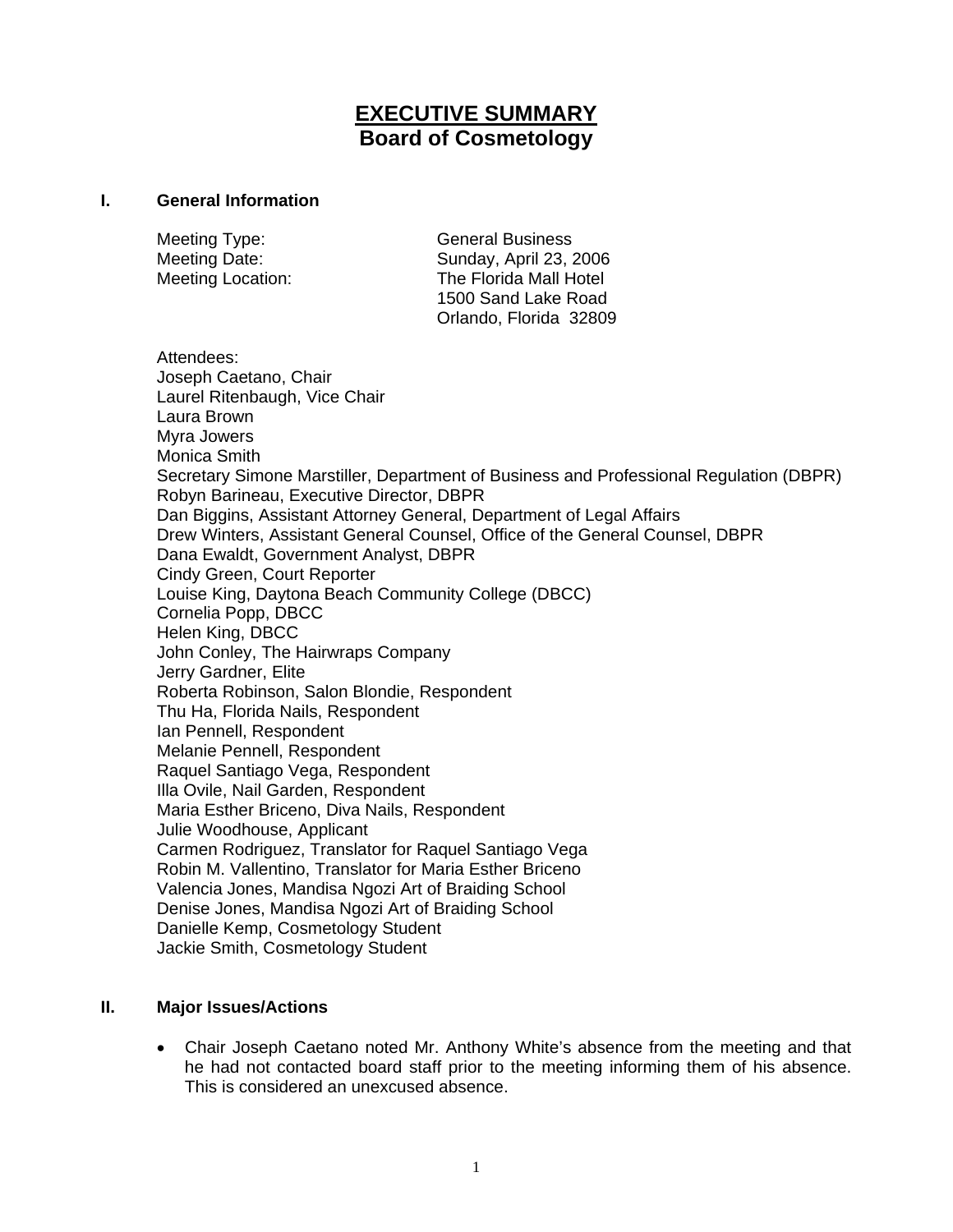- Secretary Simone Marstiller introduced herself and thanked the board for the opportunity to participate in the meeting; she informed the board of her goal for the department to increase accountability to all professions and improve customer service; she added that she welcomes the opportunity to work with the board and its membership and welcomed any comments from the board.
- The board considered the following matters:
	- -37 disciplinary cases
	- -4 hair braiding course applications
	- -3 hair wrapping course applications
	- -5 body wrapping course applications
	- -4 initial HIV/AIDS course applications
	- -2 continuing education provider applications
	- -2 continuing education course applications.
- Mr. Drew Winters, Assistant General Counsel, reported there are currently 167 cosmetology cases in the legal section.
- Mr. Winters mentioned that most cases testing for methyl methacrylate (MMA) come back with a positive test result. Mr. Winters added that the Office of the General Counsel and the Division of Regulation are currently working on finding the most costeffective vendor to test the MMA samplings and will provide a report on their efforts at the next board meeting. The board asked that Mr. Winters have his staff note on the disciplinary case memos when a prior violation of MMA is involved.
- At the request of Ms. Rose M. Todd, applicant for licensure by endorsement, the board tabled her request to consider her application for licensure by endorsement
- At the request of Ms. Julie M. Woodhouse and since she did not qualify for licensure by endorsement, the board agreed to allow Ms. Woodhouse to switch her application from endorsement to examination.
- Mr. Dan Biggins, Assistant Attorney General, provided the board with draft rule language relating to the sanitation and sterilization of foot baths. Ms. Robyn Barineau, Executive Director, informed the board that she compiled information from various states regarding their requirements for sanitation and sterilization of foot baths, and this information was included in the agenda for their review. The board asked Mr. Biggins to proceed with the rulemaking process for this language.
- Vice Chair Laurel Ritenbaugh agreed to compile some suggestions for postings at salons that would be helpful to patrons and provide her suggestions to the board at the next meeting. Some suggestions include ensuring that the operators wash their hands between patrons and ensuring that instruments/implements are sanitized/sterilized between patrons.
- Ms. Myra Jowers informed the board that HB771 passed all committees. She added that Ms. Bonnie Poole of the Florida Cosmetology Association contacted the National Cosmetology Association and asked them for their assistance with moving the bill through the Legislature. Ms. Jowers indicated there is some late opposition and resistance with the proposed legislation.
- Ms. Barineau informed the board that the department will be imposing a \$30 assessment on all licenses being renewed October 31, 2006, and October 31, 2007. Ms. Barineau added that as of December 31, 2005, the board's cash balance in their operating account was in a deficit. The board favorably agreed to the \$30 assessment in conjunction with licenses being renewed October 31, 2006, and October 31, 2007, and also suggested that salons be assessed \$30 in conjunction with their renewal on November 30, 2006. The board asked Mr. Biggins to amend Rule 61G5-24.020, Florida Administrative Code, to incorporate assessment language as suggested.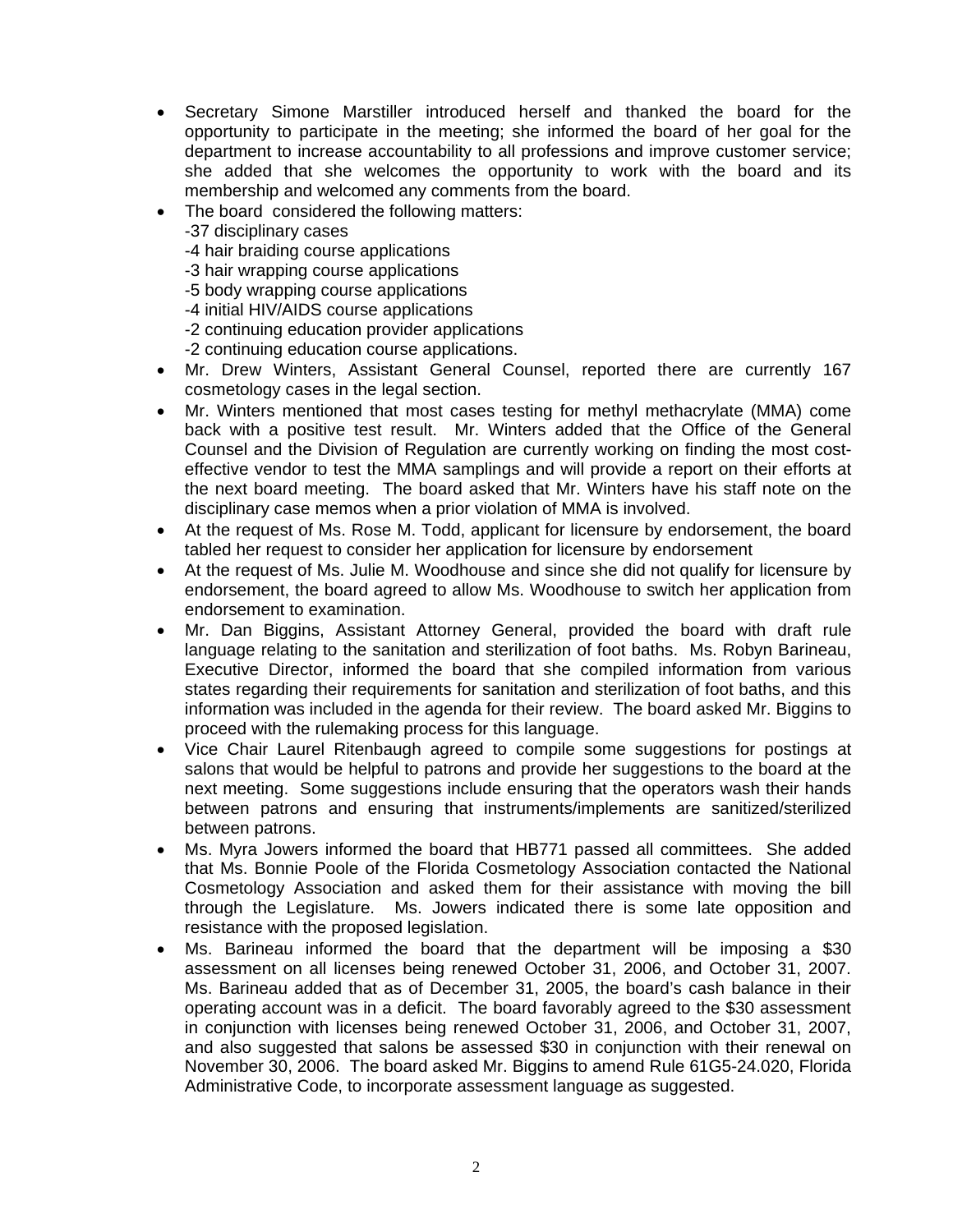- Ms. Barineau advised the board that the email from Deputy Secretary Dennis Yecke regarding improvements to the DBPR Internet site, email from Secretary Simone Marstiller regarding the 2006-2007 Executive Budget, correspondence from the board office in response to a letter from Ms. Annette Ferguson regarding shampoo bowls required in a flea market salon, the National Association of Cosmetology Arts & Sciences, Inc. (NACCAS) Newsletter, the Complaints and Investigative Statistics Report for July 2005-2006, the Bureau of Education and Testing memorandum relating to the cosmetology examination reference materials and cross references the age of the current cosmetology examination forms were included in the agenda for informational purposes.
- The board agreed to send Ms. Donna Osborne and Ms. Myra Jowers as their delegates to the National Interstate Council of State Boards of Cosmetology, Inc. (NIC) Annual Conference in Portland, Maine, on August 26-28, 2006, should there be sufficient budget to cover the cost of sending two delegates. Should there not be enough budget to send two delegates, the board agreed to send Ms. Osborne only.
- Ms. Osborne reminded the board of the 2008 NIC Annual Conference which is slated to be conducted in Florida and mentioned that the board may be called upon to assist with the conference.
- Ms. Barineau advised the board that the department is currently attempting to address the board member vacancy situation; the department is seeking assistance from boards to assist with locating qualified applicants to fill vacancies on all its boards and commissions. Ms. Barineau suggested that interested applicants contact the department or the Governor's Appointments Office for a Gubernatorial Appointments Questionnaire for completion and filing with the Governor's Appointments Office.
- Ms. Barineau informed the board of a March 27, 2006, letter sent out from the Department of Management Services advising employees, including board members, of the availability of a one-year credit protection program for employees who were potentially affected by a company that worked for Convergys who used offshore services, almost two years ago, to electronically categorize some state employee personnel files. The service is available at no charge and participants must elect participation on or before May 12, 2006.
- Ms. Barineau advised the board that she would make a presentation at a future meeting regarding the roles and responsibilities of a board member. She inquired if all board members had received their recently mailed board member handbooks and asked that should any member have any questions, they contact her for assistance.
- The board asked Mr. Biggins to further research the possibilities of bidding out the cosmetology written theory and clinical examinations and a possible practical examination and the administration of such examinations; Mr. Biggins will work with Ms. Barineau on these issues and advise the board of his findings at the July board meeting.
- Ms. Barineau reminded the board of the department's efforts to bring licensees whose licenses will expire on October 31, 2007, into compliance with the 100% Continuing Education Initiative. She will keep the board posted with the progress of the project.
- The board agreed to conduct a general board business meeting on Sunday, July 23, 2006, in Orlando, Florida.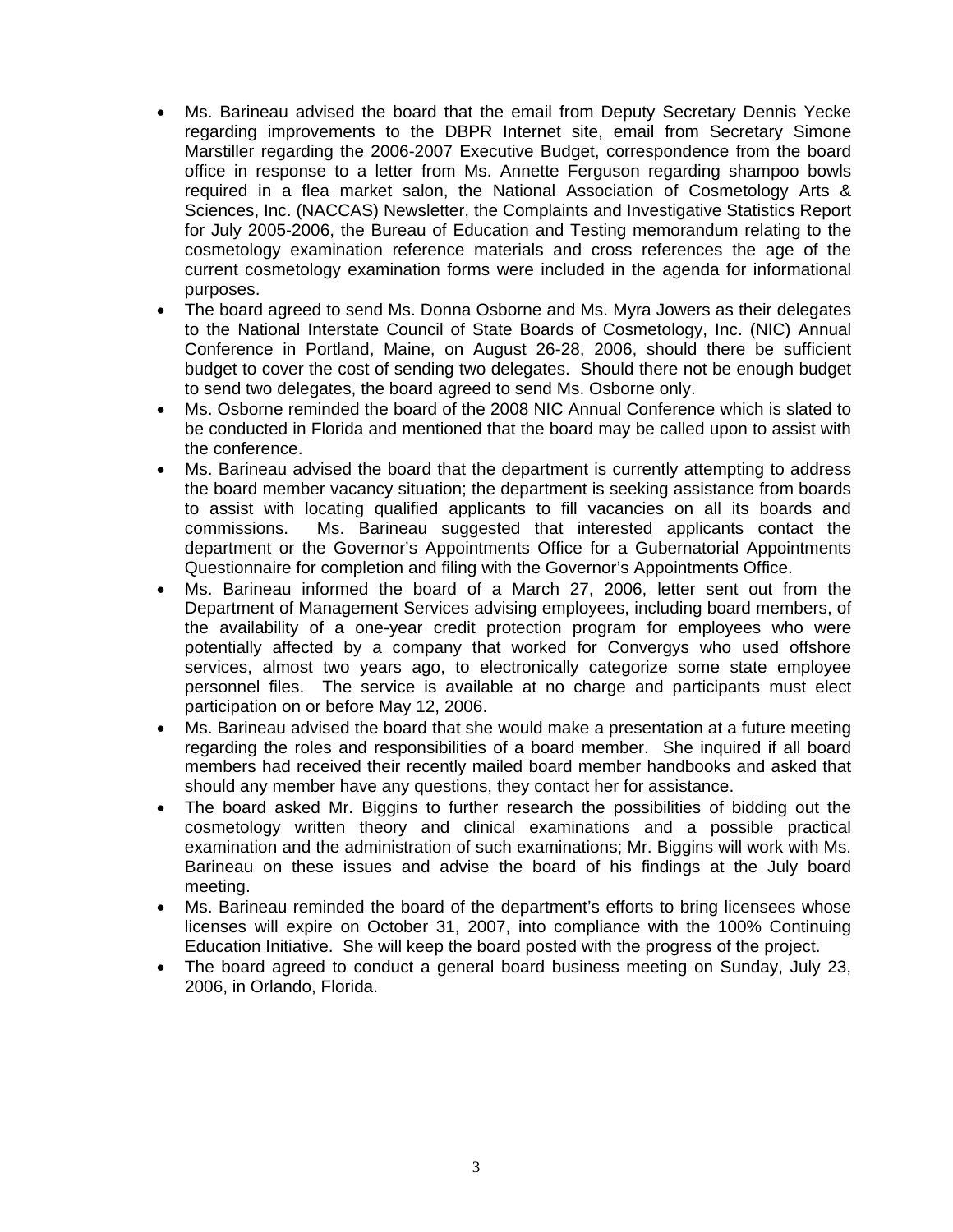### **III. Legislation/Rule Promulgation**

• Mr. Biggins will proceed with rulemaking for Rule 61G5-20.002, Florida Administrative Code, to require sanitation and sterilization of pedicure equipment. The rule text will read:

61G5-20.002 - Salon Requirements

(2) Each salon shall comply with the following:

(g) Pedicure Equipment Sterilization and Disinfection:

The following cleaning and disinfection procedures must be used for any pedicure equipment that holds water, including sinks, bowls, basins, pipe-less, and whirlpool spas:

1. After each client, all pedicure units must be cleaned with a chelating soap or detergent with water to remove all visible debris, then disinfected with an EPA registered hospital grade bactericidal, fungicidal, virucidal, and pseudomonacidal disinfectant used according to manufacturers instructions for at least ten (10) minutes. If the pipe-free foot spa has a foot plate, it should be removed and the area beneath it cleaned, rinsed, and wiped dry.

2. At the end of each day of use, the following procedures shall be used: a. All filter screens in whirlpool pedicure spas or basins for all types of foot spas must be sanitized. All visible debris in the screen and the inlet must be removed and cleaned with a chelating soap or detergent and water. For pipe-free systems, the jet components or foot plate must be removed and cleaned and any debris removed. The screen, jet, or foot plate must be completely immersed in an EPA registered, hospital grade bactericidal, fungicidal, virucidal, and pseudomonacidal disinfectant that is used according to manufacturer's instructions. The screen, jet, or foot plate must be replaced after disinfection is completed and the system flushed with warm water and low-sudsing soap for 5 minutes, rinsed, and drained. b. After the above procedures are completed, the basin should be filled with clean water and the correct amount of EPA registered disinfectant. The solution must be circulated through foot spa system for 10 minutes and the unit then turned off. The solution should remain in the basin for at least 6 to 10 hours. Before using the equipment again, the basin system must be drained and flushed with clean water. 3. Once each week, subsequent to completing the required end-of-day cleaning procedures, the basin must be filled with a solution of water containing one teaspoon of 5.25% bleach for each gallon of water. The solution must be circulated through the spa system for 5 to 10 minutes and then the solution must sit in the basin, or for at least 6 hours. Before use, the system must be drained and flushed. 4. A record or log book containing the dates and times of all pedicure cleaning and disinfection procedures must be documented and kept in the pedicure area by the salon and made available for review upon request by a consumer or a Department inspector.

• Mr. Biggins will proceed with rulemaking for Rule 61G5-24.020, Florida Administrative Code, to update the assessment rule with the current dates of assessment in conjunction with renewal of individual licenses due for renewal on October 31, 2006, and October 31, 2007, and salon licenses due for renewal on November 30, 2006.

## **IV. Action Required**

• Mr. Biggins and Mr. Tunnicliff will prepare final orders from this meeting for filing with the Agency Clerk's Office.